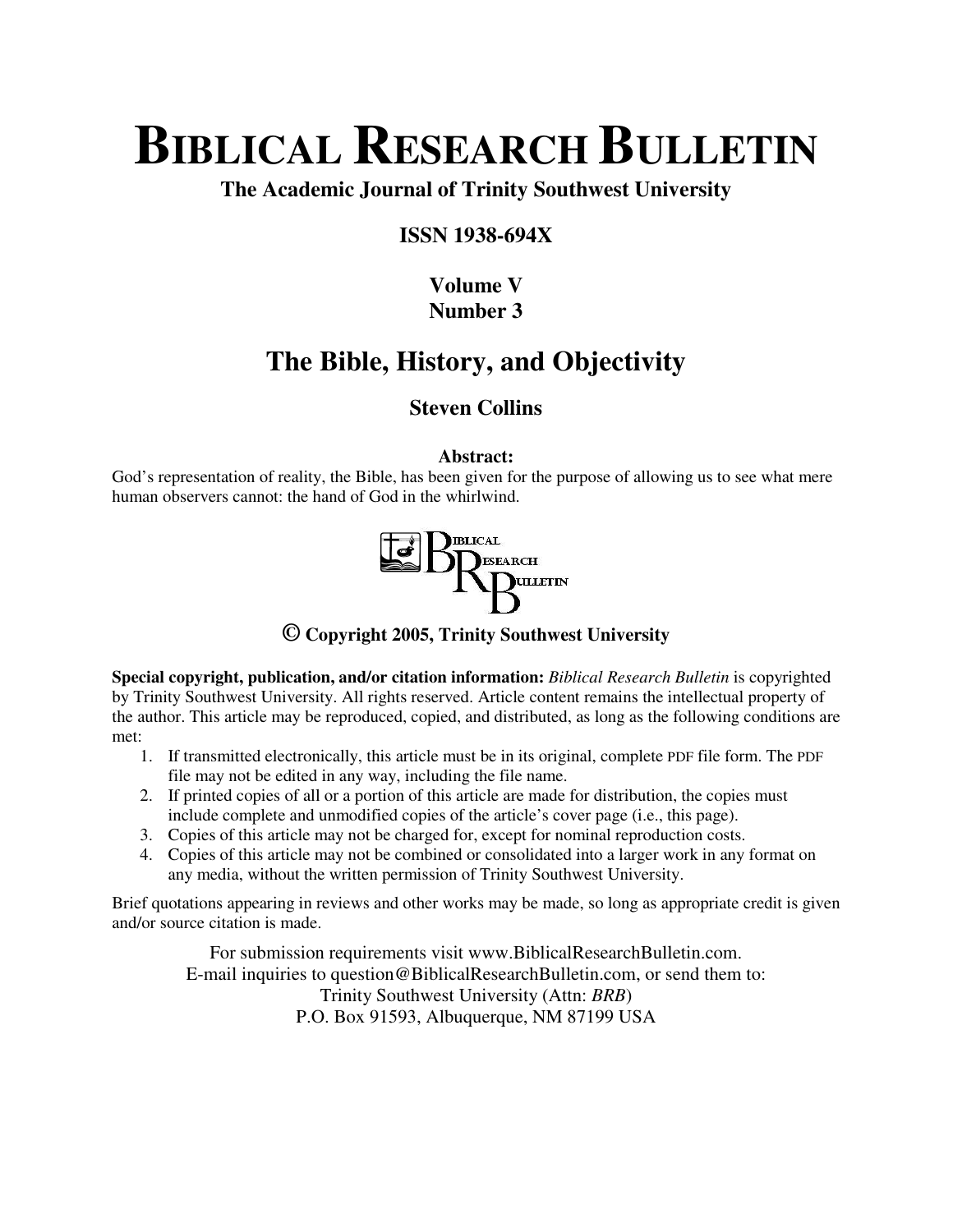# **The Bible, History, and Objectivity**

#### **Steven Collins**

Dean, College of Archaeology, Trinity Southwest University

Reality is seamless; history is not. History is sewn together in our minds by connecting fragments of the reality that we experience via our senses. And there is no possible way that human beings, individually or collectively, can even begin to observe all the nuances of reality; indeed much or most of reality escapes our notice. While the historian may attribute the winning of a great battle to the military genius of the victorious general, a peek at the undetected reality of it all might very well reveal that the losing army suffered defeat due to a plague of acute diarrhea (recall the plague of hemorrhoids that Yahweh brought upon the Philistines when they captured the Ark of the Covenant! [1 Samuel 5]). Indeed, the loss of a battle may be accounted by the historian as the result of any number of physical factors, while in reality it may have been the hand of God.

For some odd reason, historians and archaeologists alike (not to mention the majority of philosophers and scientists) meticulously avoid integrating the divine into their perceptions of the universe. Even when people of faith write history, they often seek to stroke the skepticism of their readers by sewing in patches of "rationalism," which suggest that "miracles," like the children of Israel crossing the Re(e)d Sea, could very well have been accomplished by a concert of converging natural phenomena. Just to mention the idea that God may have taken advantage of some localized climatological or geological occurrence to accomplish his purposes seems to make us feel better about the possibility that such stories may have some truth to them after all. Yet if God does exist, would he not be the most fundamental element of reality itself? Then why are some so eager to dismiss the clear work of his hand in the mortal dimension? And why should we suppose that our pathetically limited perceptions accurately represent the reality we so feebly observe?

I understand perfectly well the penchant of some historians to dismiss as much of the "supernatural" as possible. After all, logic and reason should prevail in our attempts to write about the past. But we must be careful about what we allow to pass for logic and reason. If God exists and he is the Creator of all and is actively involved in his universe, then it makes absolutely no sense to write him out of his own story. I find that in writing history, many historians are terribly illogical and unreasonable in their treatment of the biblical stories not only in disparaging the divine element, but also in dismissing the historicity of the people and events associated with divine activity. For example, not only is Abraham's interaction with his God, Yahweh, disbelieved, but also the historical existence of Abraham himself is denied.<sup>1</sup>

This kind of categorical dismissal of the historical character of the biblical narratives is, from a historiographical perspective, sheer nonsense. Such anti-biblical bias is clearly exposed when

 $\overline{a}$ 

 $1$  I cannot over-emphasize this point. Dismissing the historical factuality of biblical characters is not, nor has it ever been, a logical scholarly exercise. The fact that so many scholars are allowed to get away with such subjective nonsense casts a rather dismal light on the entire historical-critical community.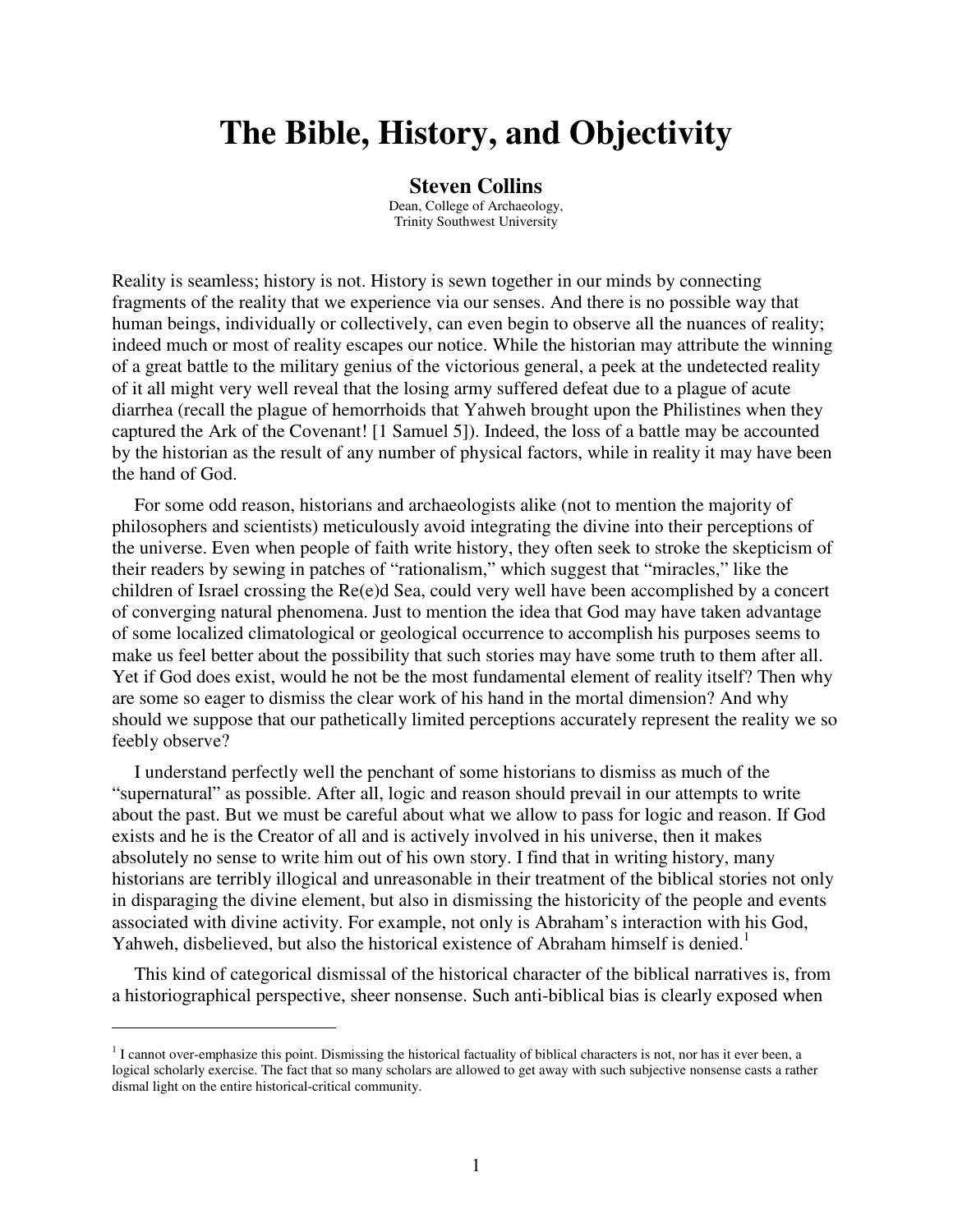we examine how our understanding of history is pieced together from the extant records of the ancient Near East. The documents and inscriptions from which we derive our ancient Near Eastern "histories" are all, without exception, set within a mythological context amidst gods, goddesses, and demons, yet historians are accustomed to accept these ancient accounts as generally factual and their human characters as actual. If this were not the case, we would have no histories of ancient Egypt, Anatolia, or Mesopotamia. The stories of great Egyptian pharaohs like Tuthmosis III and Rameses II are inextricably bound to divine dimensions, yet no one denies the historical reality behind these characters, who, by their own proclamations, wore the mantle of divinity.

But often when historians and archaeologists approach the biblical stories, key characters— Abraham, Joseph, Moses, Joshua—and the accomplishments attributed to them because of their relationship to Yahweh are called fictional, non-historical, or mythical. The reality of the human characters in Egyptian records is uncritically accepted, while the existence of the Israelite heroes is readily dismissed. Treating the biblical characters in this manner is historiographically unjustified, illogical, and unreasonable. And we must not be so irresponsible as to reject categorically the interaction of Yahweh, the biblical God of history, with these men and women of old. Indeed, the whirlwind may be the result of God's hand sweeping through reality, creating a vortex of observed phenomena which defies all human powers of observation and explanation. To the human witness, reality may evidence all manner of chaos, whereas the Bible allows us to see that the whirlwind is often shaped like the hand of God—but only for those who through Scripture have enough "distance" to observe from the divine perspective.

In dismissing the historical integrity of the Bible, some scholars are forced by their antibiblical bias to postulate extremely late dates for the origin of biblical stories. But in doing so, they multiply their error and reveal their inability to exercise reasonable objectivity. One good example of this—and I could give dozens of others<sup>2</sup>—is the use of selective comparisons between segments of biblical narrative with cultural contexts that are much later in date than the face-value biblical chronology would suggest. J.K. Hoffmeier, in his excellent work *Israel in Egypt*, notes the glaring weakness of J. Van Seters' comparison of the Israelite crossing of the Jordan River during flood stage with Neo-Assyrian (ca. 8<sup>th</sup> century BCE) accounts of Sargon II and Ashurbanipal's crossing of the Tigris and Euphrates during the spring high-water season. Hoffmeier counters:

Van Seters's treatment of this matter fails on two points. First, the spring of the year was the traditional time for kings to go to war in Israel (cf. 2 Sam. 11:2) as well as in Mesopotamia....Spring is also when the rivers, the Jordan as well as the Tigris and Euphrates, are at their highest levels because of melting snow from the mountains to the north. Secondly, the seemingly miraculous crossing of raging rivers by a king is well attested in earlier Near Eastern sources [such as] Hattusili I (ca. 1650 B.C.) [and] Sargon the Great (ca. 2371-2316 B.C.). Consequently, there is no basis for Van Seters's

 $\overline{a}$ 

<sup>2</sup> See works such as I. Finkelstein and N. Na'aman, eds., *From Nomadism to Monarchy* (Jerusalem: Israel Exploration Society, 1994); N. P. Lemche, *Prelude to Israel's Past* (Peabody: Hendrickson, 1998); I. Finkelstein and N. A. Silberman, *The Bible Unearthed: Archaeology's New Vision of Ancient Israel and the Origins of Its Sacred Texts* (New York: Free Press, 2001); and G. W. Ahlstrom, *The History of Ancient Palestine* (Minneapolis: Fortress, 1994). For potent refutations of this kind of hypercritical thinking, see W. G. Dever, *What Did the Biblical Writers Know and When Did They Know It?* (Grand Rapids/Cambridge, UK: Eerdmans, 2001); and K.A. Kitchen, *On the Reliability of the Old Testament* (Grand Rapids/Cambridge, UK: Eerdmans, 2003).